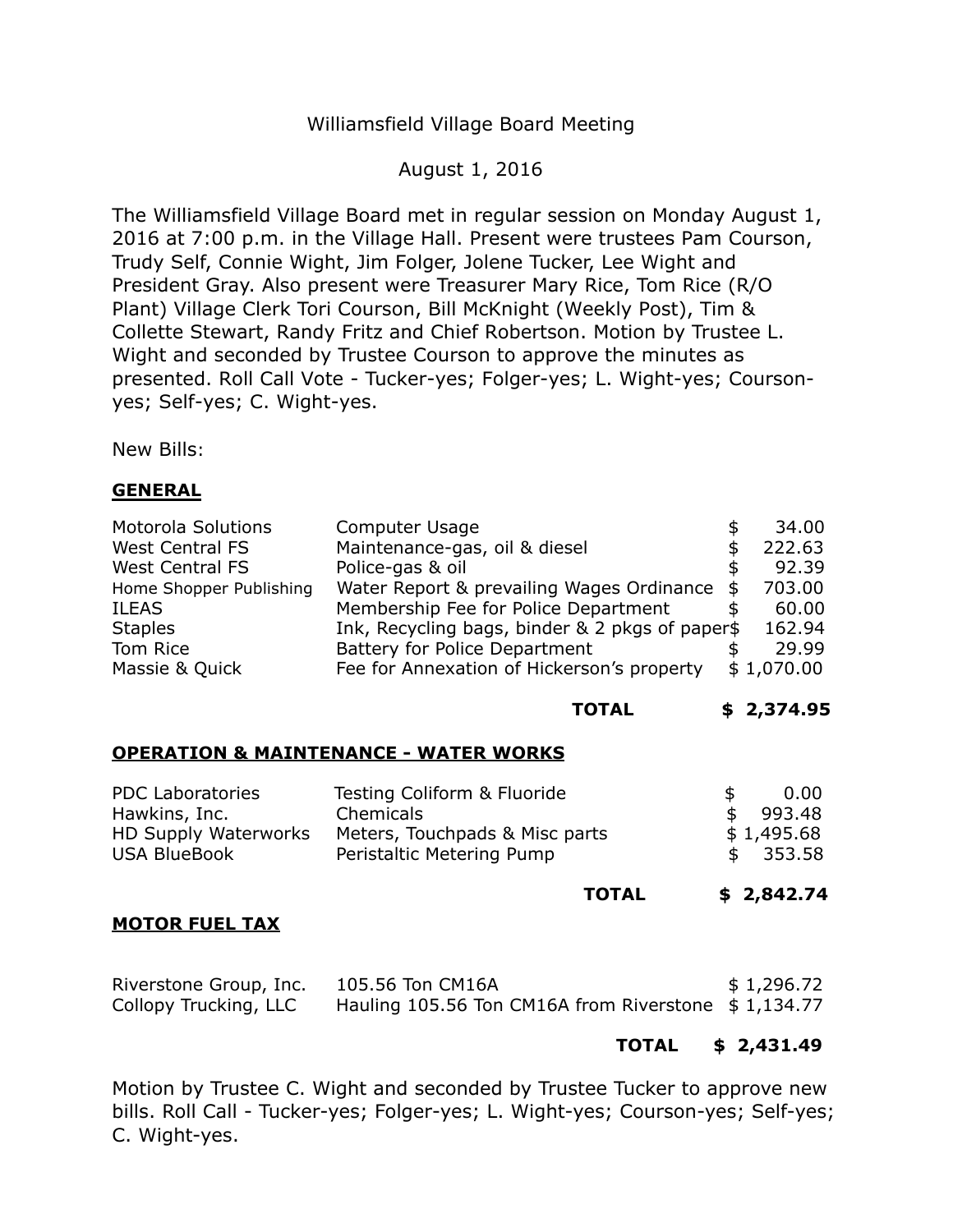Motion by Trustee Tucker and seconded by Trustee Self to approve financial statement. Roll Call - Tucker-yes; Folger-yes; L. Wight-yes; Courson-yes; Self-yes; C. Wight-yes.

 Public Comment: Tim and Collette Stewart inquired about the unsightly property next to them. The property has overgrown weeds, very tall grass and garbage around the house. President Gray assured them that action was taken with the unsightly property abate notices and that our maintenance dept. is going to begin cleaning up the 2 properties previously declared nuisances later this month. The residents will be charged for labor and supplies.

supplies.<br>Correspondence: The Village received a letter from EPA stating the water contract with Larry Lawson meets all requirements.

 Maintenance Report: They have been working on the roads to prepare for maintenance dept. mow in the new addition as soon as possible. The holes in the gully north of the bank aren't completely repaired yet. The maintenance dept. also needs to tend to the weeds at the stop sign on the corner on 180 near Ingle construction because it obstructs the view of vehicles entering the highway. There is a water leak near 180 between Jamie Klein's rental and Sam Secrist's home. They will need to repair that in the near future. The pipe has been repaired 3 or 4 times in the past and the pipe may need to be replaced. Pam Courson inquired about whose responsibility it is to mow behind the post office and behind D Studios where the weeds are very tall. President Gray stated the owners of the building are responsible for that upkeep. We will notify them of the problem. Trustee Folger was under the impression that the bids for the new tractor that he brought to the July meeting included a cab but the prices he was quoted did not include a cab. The decision to order the tractor needs to be passed again because the bids were not accurate. Trustee Folger contacted Martin Sullivan and they agreed to add a heat houser for free. Motion to pass purchasing the tractor without a cab for \$41,500 from Martin Sullivan by Trustee L. Wight and seconded by Trustee C. Wight. Roll Call - Tucker-no; Folger-yes; L. Wight-yes; Courson-yes; Self-yes; C. Wight-yes. the rocking and chipping later this month. President Gray requested that the

 Police Report: Chief Robertson has fielded a few phone complaints regarding ATV's on the roadway. At this time, there is only one person who has paid and been issued a permit to operate their UTV on the roadway per Village Ordinance. If you are operating an ATV or UTV, you must have a permit.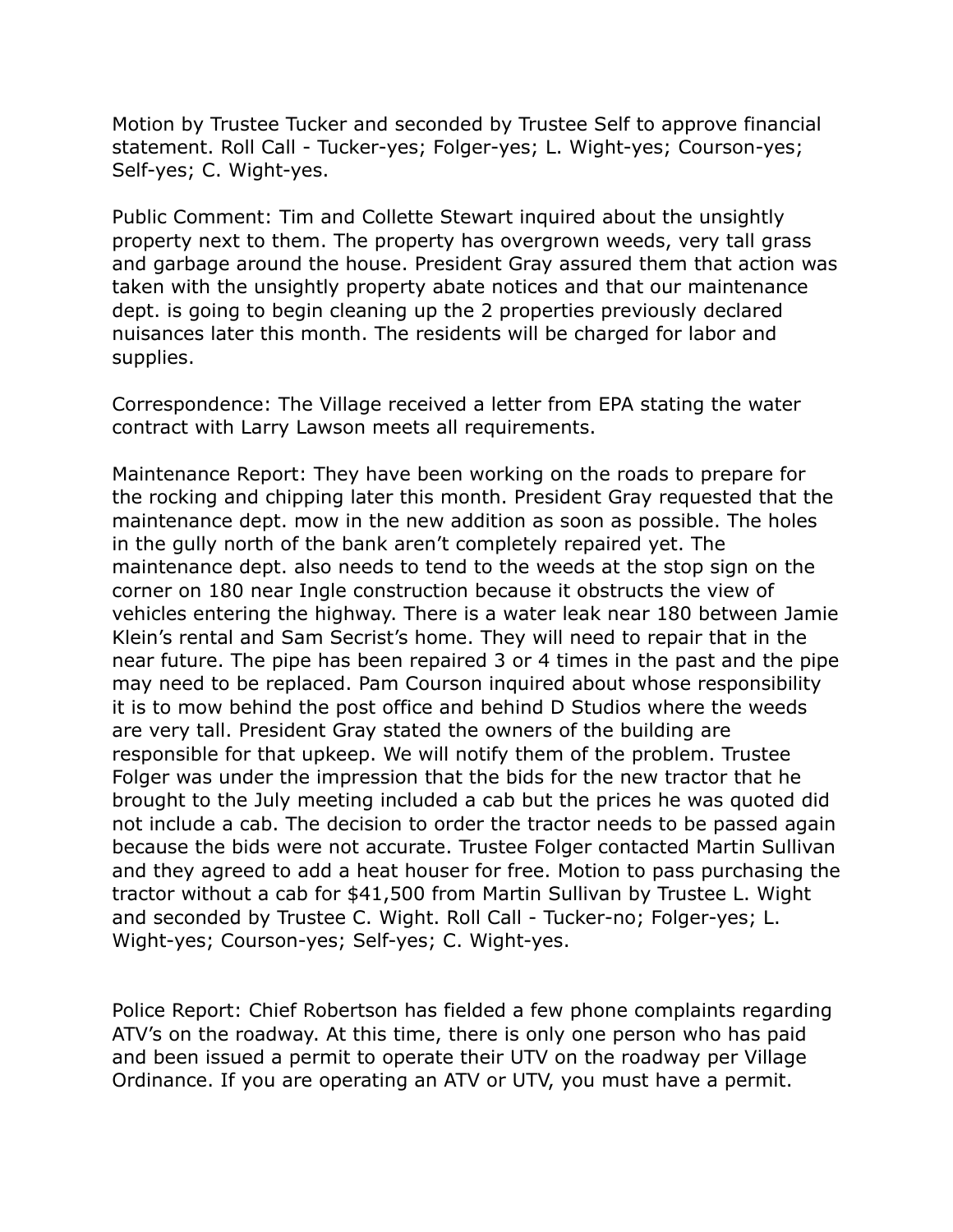The following calls of service were handled by the police department for the month of July:

| <b>Battery Complaint</b> | Report on File (County Jurisd) |
|--------------------------|--------------------------------|
| Mini Bike Complaint      | Warned and Advised (ROF)       |
| Phone Harassment         | Warned and Advised (ROF)       |
| Nuisance Complaint       | Following up with owner        |

# **Citations issued in June**

| <b>Violations</b>           | <b>Citations</b> | Warnings |
|-----------------------------|------------------|----------|
| Seatbelt                    |                  |          |
| Speeding                    |                  |          |
| Disobeyed Stop Sign         |                  |          |
| <b>Ordinance Violations</b> |                  |          |
| Other                       |                  |          |

 Park Report: They are working on getting everything ready for Ag Day that will be held on September 11.

 Water Report: The Water Rate Ordinance does state that the residents in all apartments are required to pay the minimum rate. Andy Logsdon from Bruner Cooper and Zuck is developing plans to get bids on the flow change at the water tower. Tom Rice checked with Oberlander and confirmed that the bids for the new technology at the R/O plant are still valid.

 Street Report: They are working on patching holes to get ready for the rocking and chipping.

Old Business: Motor Fuel Tax work will begin the week of August  $8<sup>th</sup>$ . Five new water meters were purchased.

 New Business: Trustee Tucker prepared a letter to request a bike path be installed on Highway 180 at the same time that the highway is repaired in 2022; it will need to be approved by the Illinois Department of Transportation. A Mid Century contractor will be installing new underground fiber which will result in higher broadband for the Village. Heath Smith cut down a few trees for the Village and did a great job. The new water rate ordinance will be published in the Weekly Post and the new rates will then be effective. The Catholic Men's Club requested approval for a one-day liquor license on September  $17<sup>th</sup>$  for a craft beer and barbecue event to be held at the Legion Hall. Motion to approve the liquor license by Trustee L. Wight and